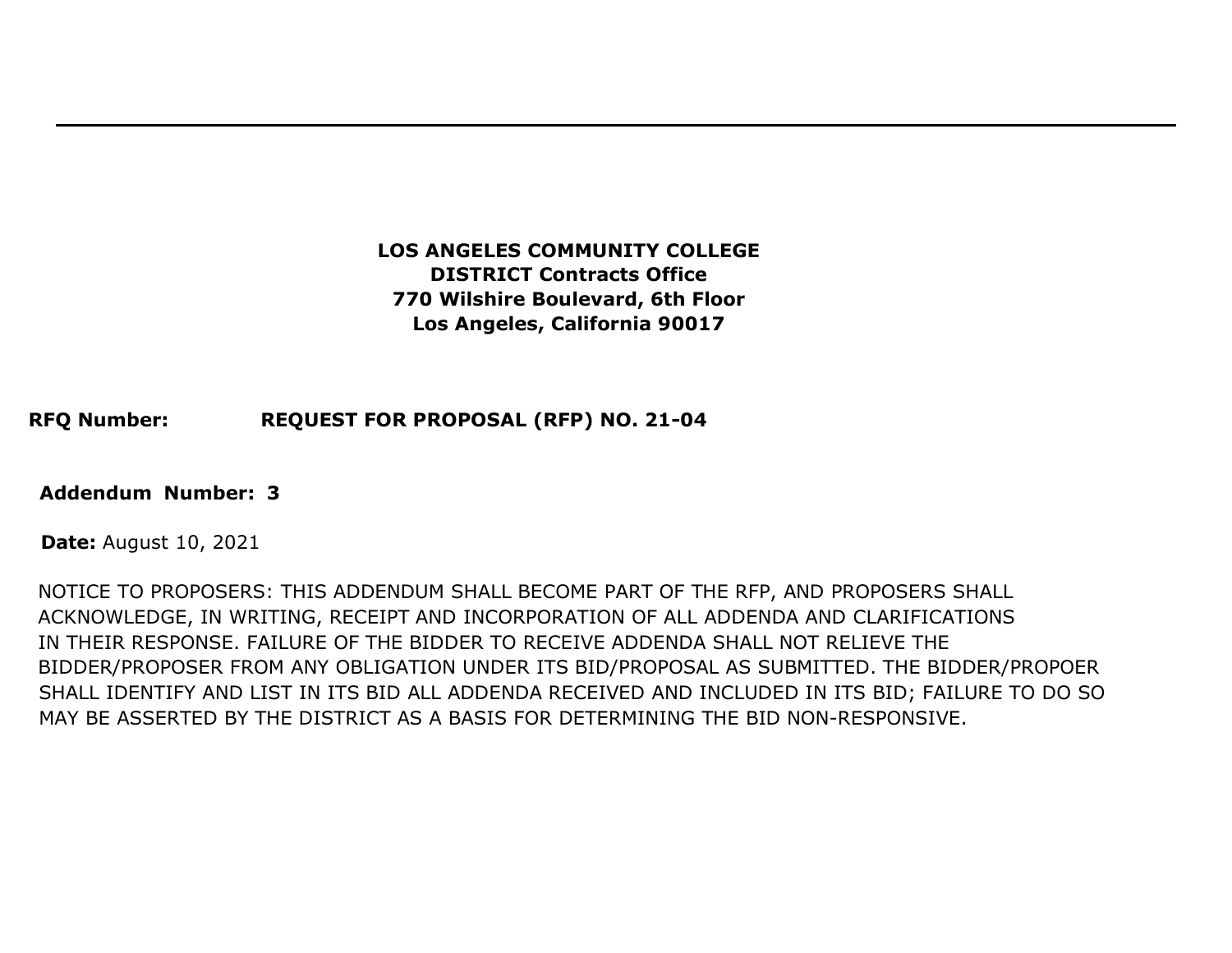# **CLARIFICATION(S) REQUESTED BY POTENTIAL PROPOSERS:**

| <b>NUMBER</b>  | <b>QUESTION</b>                                                                                                        | <b>EDUCATIONAL SERVICES CENTER</b><br><b>RESPONSE</b>                                                                                                                                                                                                                                           |
|----------------|------------------------------------------------------------------------------------------------------------------------|-------------------------------------------------------------------------------------------------------------------------------------------------------------------------------------------------------------------------------------------------------------------------------------------------|
| $\mathbf{1}$   | Who is the incumbent, and how long has the<br>incumbent been providing the requested services?                         | This question is not relevant to being<br>able to provide the best services and<br>most advantageous value to the<br>District.                                                                                                                                                                  |
| $\overline{2}$ | What is the anticipated total contract value?                                                                          | This question is not relevant to being<br>able to provide the best services and<br>most advantageous value to the<br>District.                                                                                                                                                                  |
| 3              | Is the College looking to replace current vendors?                                                                     | This question is not relevant to being<br>able to provide the best services and<br>most advantageous value to the<br>District.                                                                                                                                                                  |
| $\overline{4}$ | Pg. 10, B: Can a bidder provide their USB<br>response in a searchable PDF format in lieu of a<br><b>Word Document?</b> | No. The proposer shall submit to the<br>District one (1) printed original and<br>seven (7) copies of its proposal,<br>together with one (1) copy of a USB<br>drive containing an electronic version<br>of the proposal in Microsoft Word<br>format, addressing each of the items in<br>the RFP. |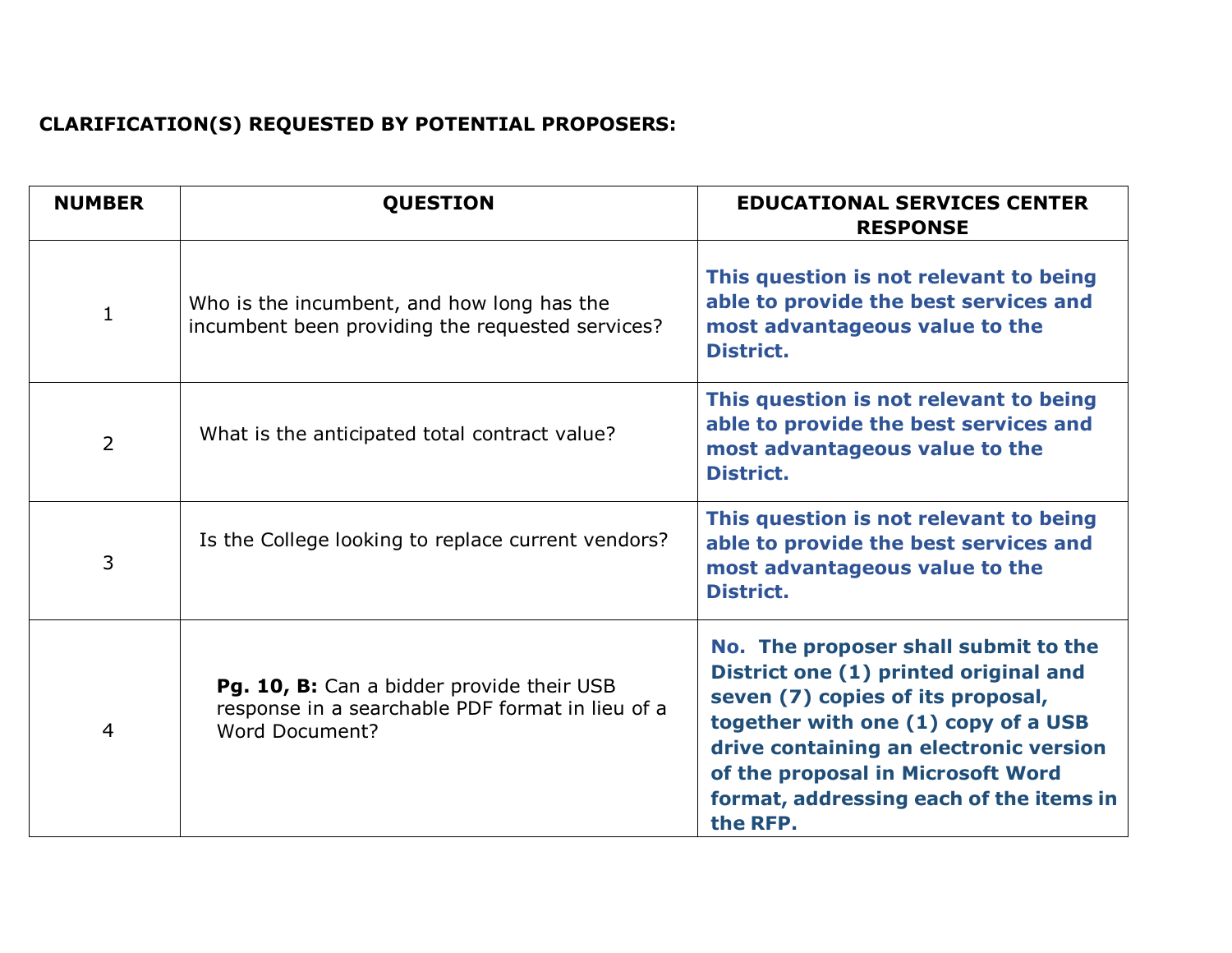| 5              | Pg. 12, C: Will Zoom/Webex meetings be<br>acceptable in lieu of in-person meetings?                                                                                                                                                                                                                                                                          | Yes.                                           |
|----------------|--------------------------------------------------------------------------------------------------------------------------------------------------------------------------------------------------------------------------------------------------------------------------------------------------------------------------------------------------------------|------------------------------------------------|
| 6              | <b>Pg. 13:</b> Are (individual) three-ring binders<br>acceptable for hard copy submissions?                                                                                                                                                                                                                                                                  | Yes.                                           |
| $\overline{7}$ | Pg. 15, item 1.1, bullet point 4: Please confirm<br>recovery rates for the last three years is sufficient.                                                                                                                                                                                                                                                   | Please provide the most recent three<br>years. |
| 8              | In regards to page 16, 3.2. "Firms shall<br>identify and describe all local, state and federal<br>proceedings (legal action, dates action<br>commenced and concluded, and status or<br>outcome. List all applicable agreements,<br>including any settlement or compliance." -<br>what time frame are you looking for us to<br>provide this information from? | Please provide the most recent three<br>years. |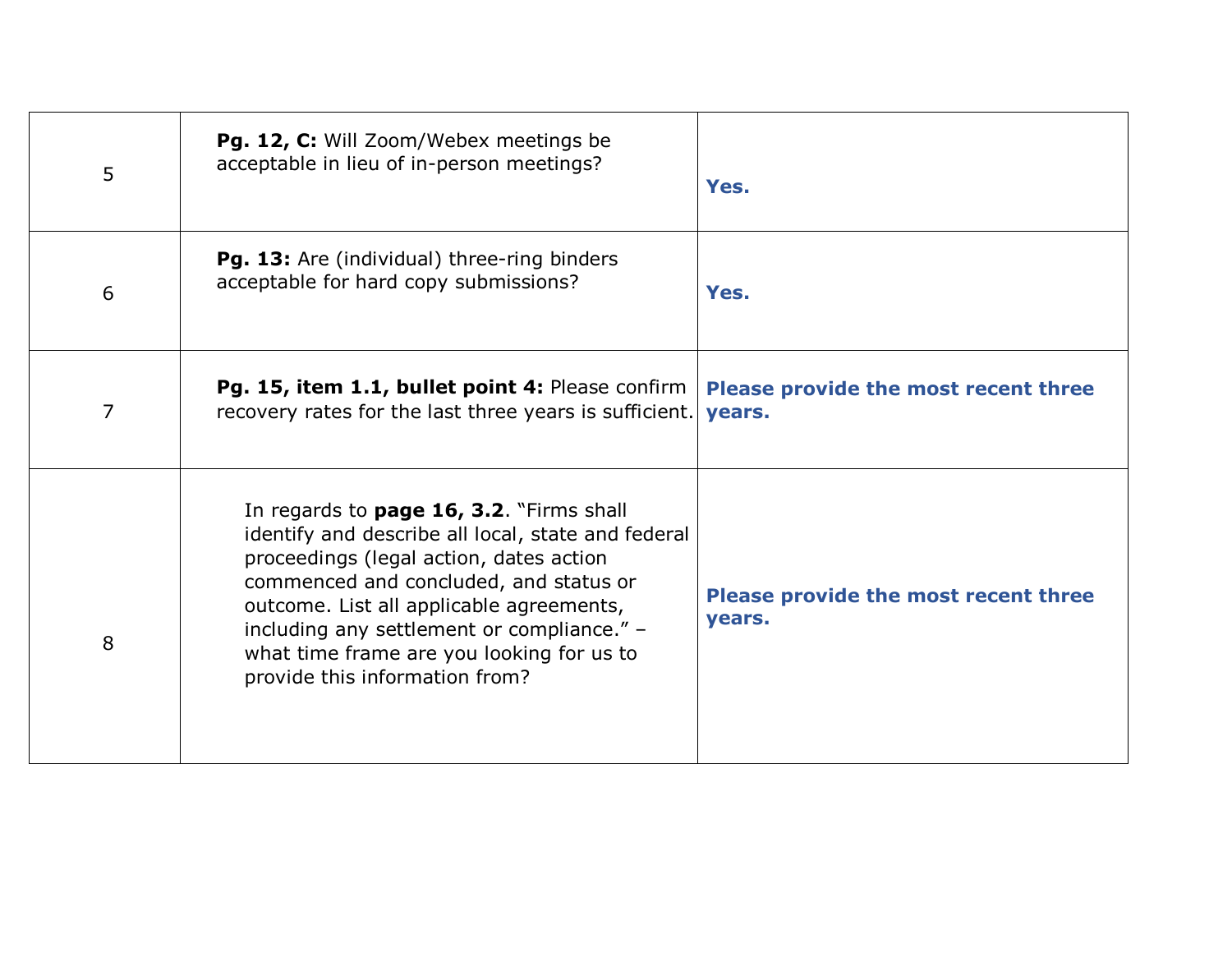| 9   | Pg. 30: How does the District evaluate Civic<br>Responsibility?                                                | This question is not<br>relevant to being able to<br>provide the best services<br>and most advantageous<br>value to the District. |
|-----|----------------------------------------------------------------------------------------------------------------|-----------------------------------------------------------------------------------------------------------------------------------|
| 10  | Pg. 32, Schedule of Exhibits: Please confirm<br>Exhibit H will replace Exhibit B in any resulting<br>contract. | <b>Confirmed. Exhibit H will</b><br>become Exhibit B in the<br><b>resulting Professional</b><br><b>Services agreement.</b>        |
| 11. | Can the District please provide Exhibit H?                                                                     | <b>Please see below.</b>                                                                                                          |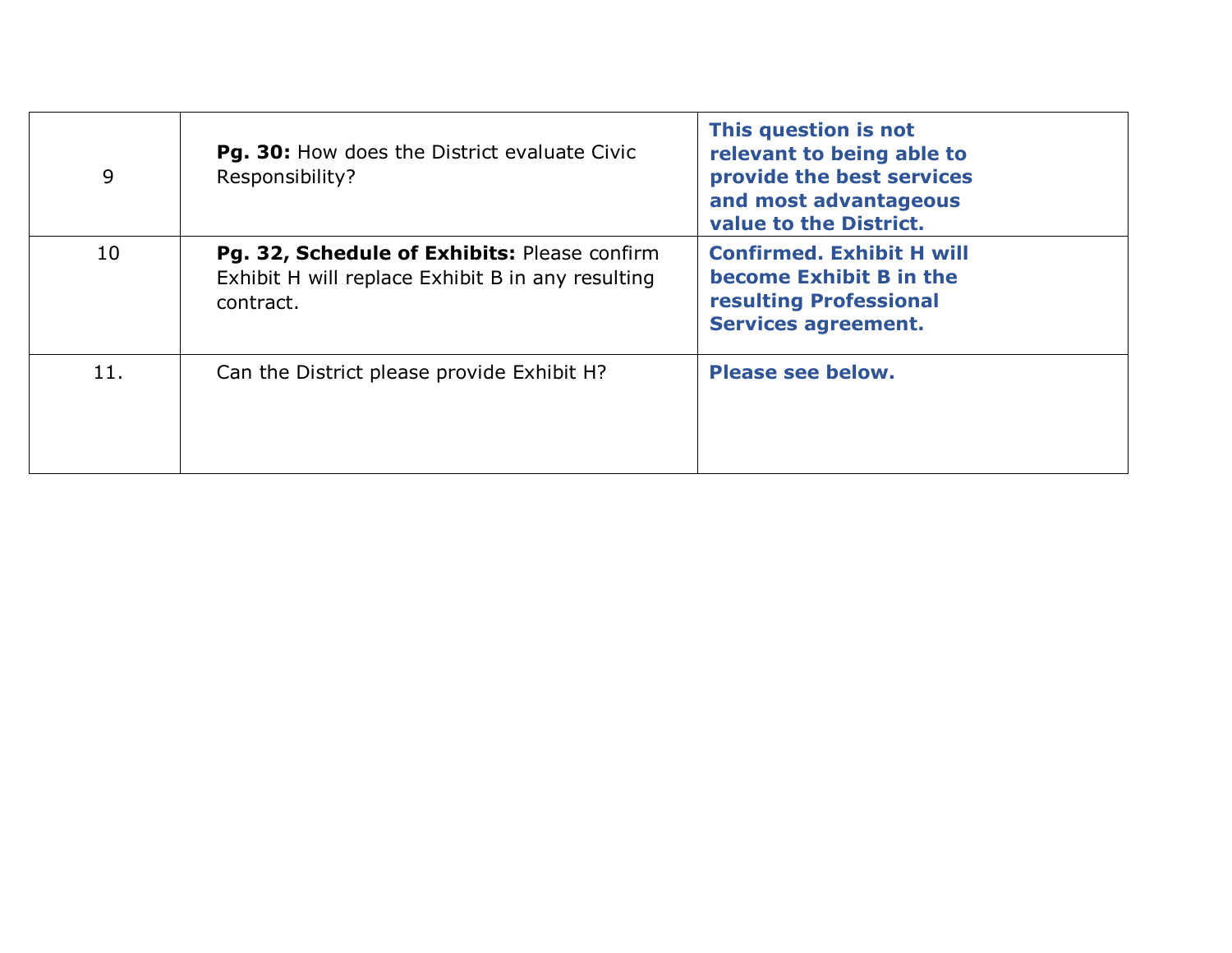## **d. Program Costs and Costs Savings**

## 1. Cost Proposed

1.1 Provide the company's contingency fees as a percentage of funds recovered. Provide rates for first placement accounts, second placement accounts, and litigation accounts for each debt type.

1.2 How does the company handle collection costs?

| <b>Proposal Pricing</b><br><b>Los Angeles Community College District</b><br><b>Request for Proposal, Collection Services</b><br><b>December 8, 2015</b>                                |        |  |
|----------------------------------------------------------------------------------------------------------------------------------------------------------------------------------------|--------|--|
| Primary Placements Tiers - All<br>Portfolios                                                                                                                                           | $XX\%$ |  |
| Secondary Placements Tiers - All<br><b>Portfolios</b>                                                                                                                                  | $XX\%$ |  |
| Legal Collections - All Tiers / All<br><b>Portfolios</b>                                                                                                                               | $XX\%$ |  |
| Pre-Collect programs as discussed in f. Additional Information, 1.3 Added<br>Value Services for the District of this response are negotiable with<br>contract award and scope of work. |        |  |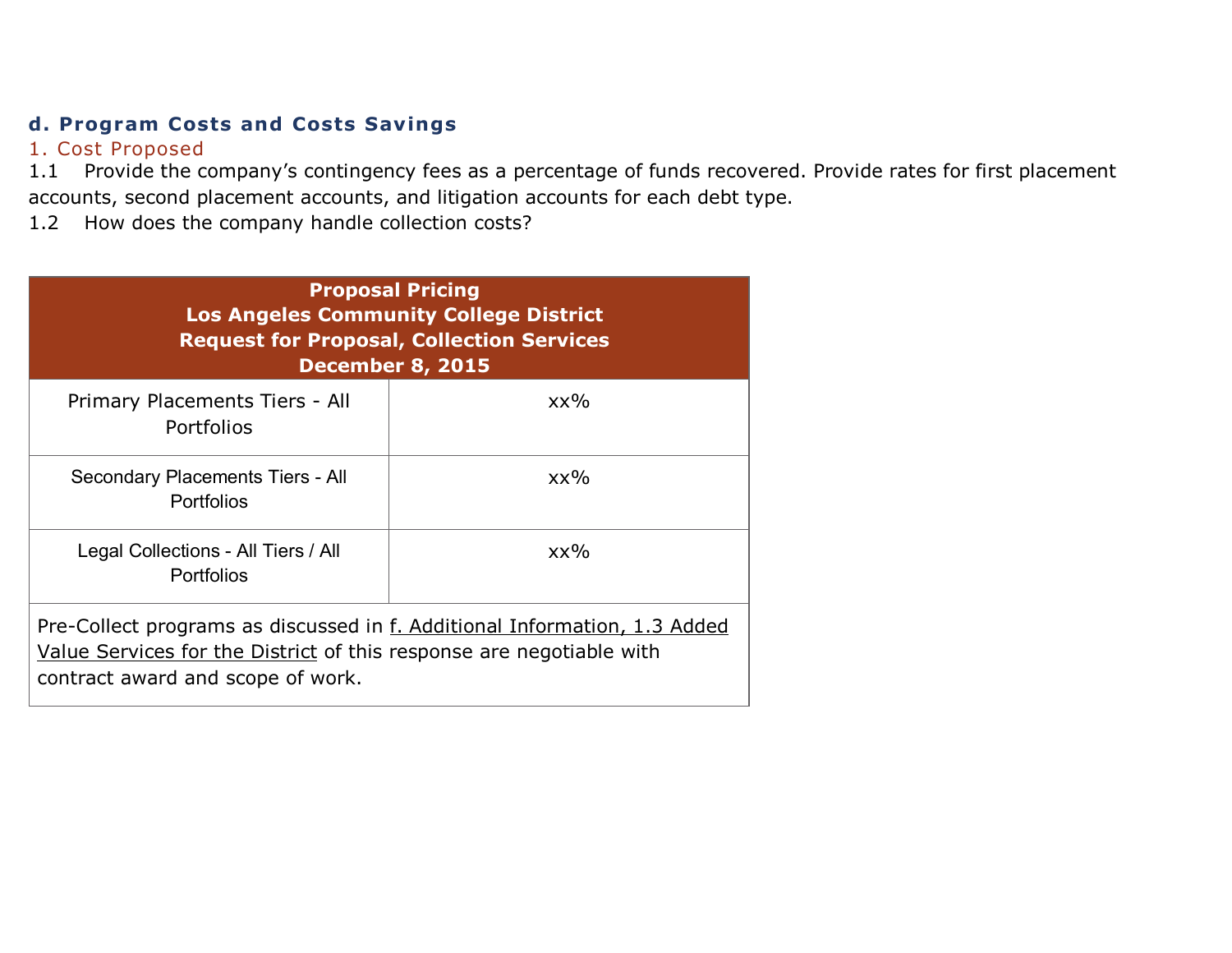| 12 | Pg. 32, Schedule of Exhibits: Please confirm<br>Exhibit G will replace Exhibit A in any resulting<br>contract.                                                                                                                                                                                                                                                                           | <b>Confirmed. RFP Exhibit G</b><br>will be Exhibit A in the<br><b>resulting Professional</b><br><b>Services agreement.</b> |
|----|------------------------------------------------------------------------------------------------------------------------------------------------------------------------------------------------------------------------------------------------------------------------------------------------------------------------------------------------------------------------------------------|----------------------------------------------------------------------------------------------------------------------------|
| 13 | Pg. 38, Exhibit F: Please confirm Exhibit F is for<br>review only.                                                                                                                                                                                                                                                                                                                       | <b>Confirmed. Exhibit F is for</b><br>review only.                                                                         |
| 14 | Page 45, G.1 Support Proof or Capability - We<br>currently serve State of CA higher education<br>systems (CSU and U of CA) as well as other<br>California schools, and have other large<br>community colleges $(>46)$ throughout the rest of<br>the US. However, we do not have a California<br>community college as a client. Will LACCD give<br>equal consideration to our submission? | Yes.                                                                                                                       |
| 15 | Pg. 48, G. 3: Please confirm that NSLDS<br>Reporting is not a requirement for this<br>procurement.                                                                                                                                                                                                                                                                                       | Yes.                                                                                                                       |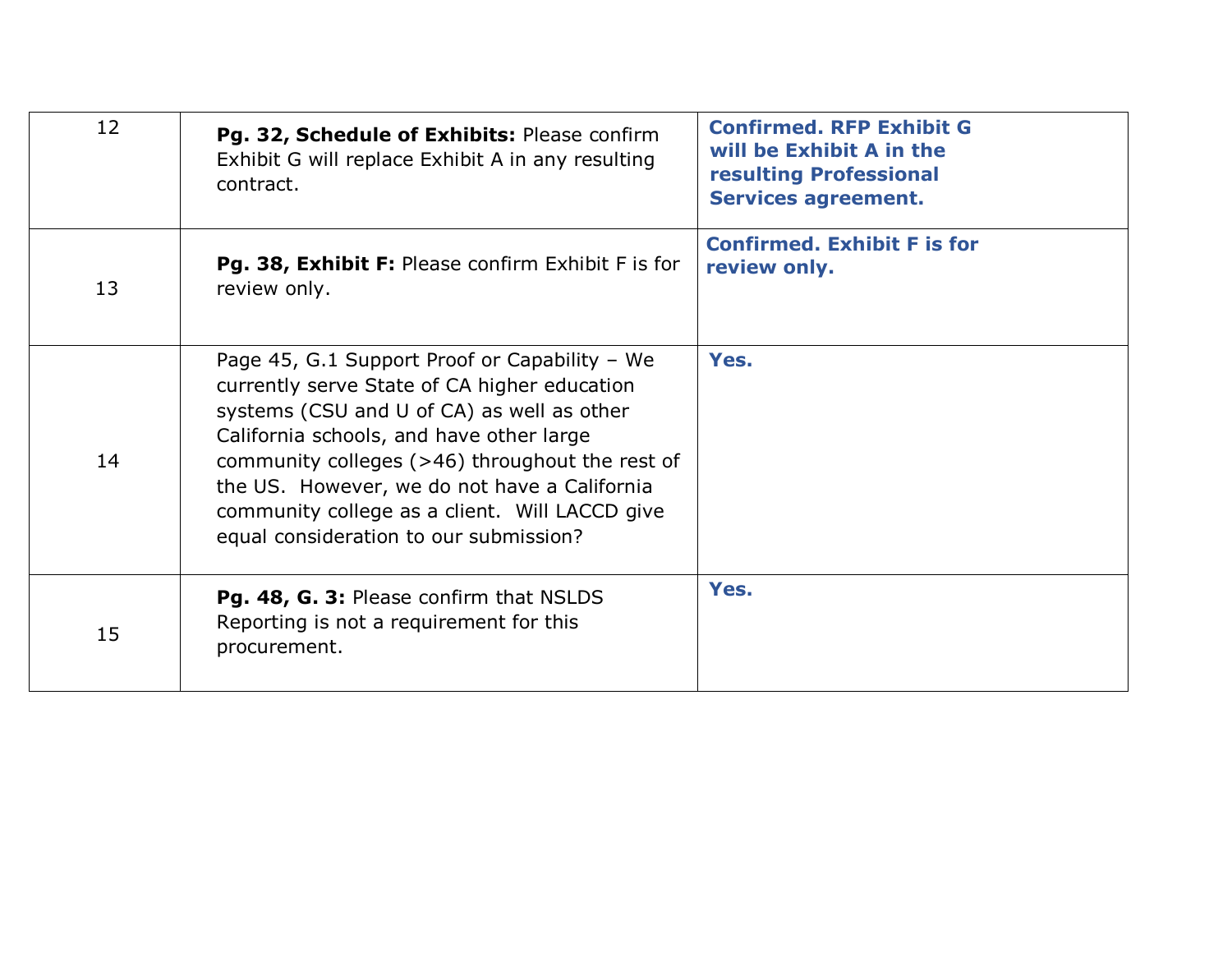| 16 | <b>Pg. 50, G. 11 b:</b> Can the fidelity bond requirement<br>be satisfied by appropriate insurance line?                                                      | The RFP speaks for itself in this<br>regard.                                                                                       |
|----|---------------------------------------------------------------------------------------------------------------------------------------------------------------|------------------------------------------------------------------------------------------------------------------------------------|
| 17 | <b>Exhibit I:</b> Please confirm being an SLEDV business<br>is a requirement in order to receive the 10 points<br>found on the Evaluation Criteria (page 30). | <b>Exhibit I is a self-certifying</b><br>declaration and is not<br>mandatory. 10 points is<br>given for completion of the<br>form. |
| 18 | If the bidder is not claiming SLEDV status, are we<br>required to submit Exhibit I?                                                                           | <b>Exhibit I is a self-certifying</b><br>declaration and is not<br>mandatory. 10 points is<br>given for completion of the<br>form. |
| 19 | Will each awarded agency receive all listed debt<br>types?                                                                                                    | <b>Yes, Federal Perkins and</b><br><b>Nursing loans only. We do</b><br>not refer tuition and AR at<br>this time                    |
| 20 | Are your current vendors receiving all listed debt types?                                                                                                     | <b>Federal Perkins and Nursing</b><br>loans, only. No tuition and<br><b>AR</b>                                                     |
| 21 | What is your recovery rate for each listed debt type?                                                                                                         | For first placement about<br><b>28.7% overall</b><br>Second placements, 11.69%                                                     |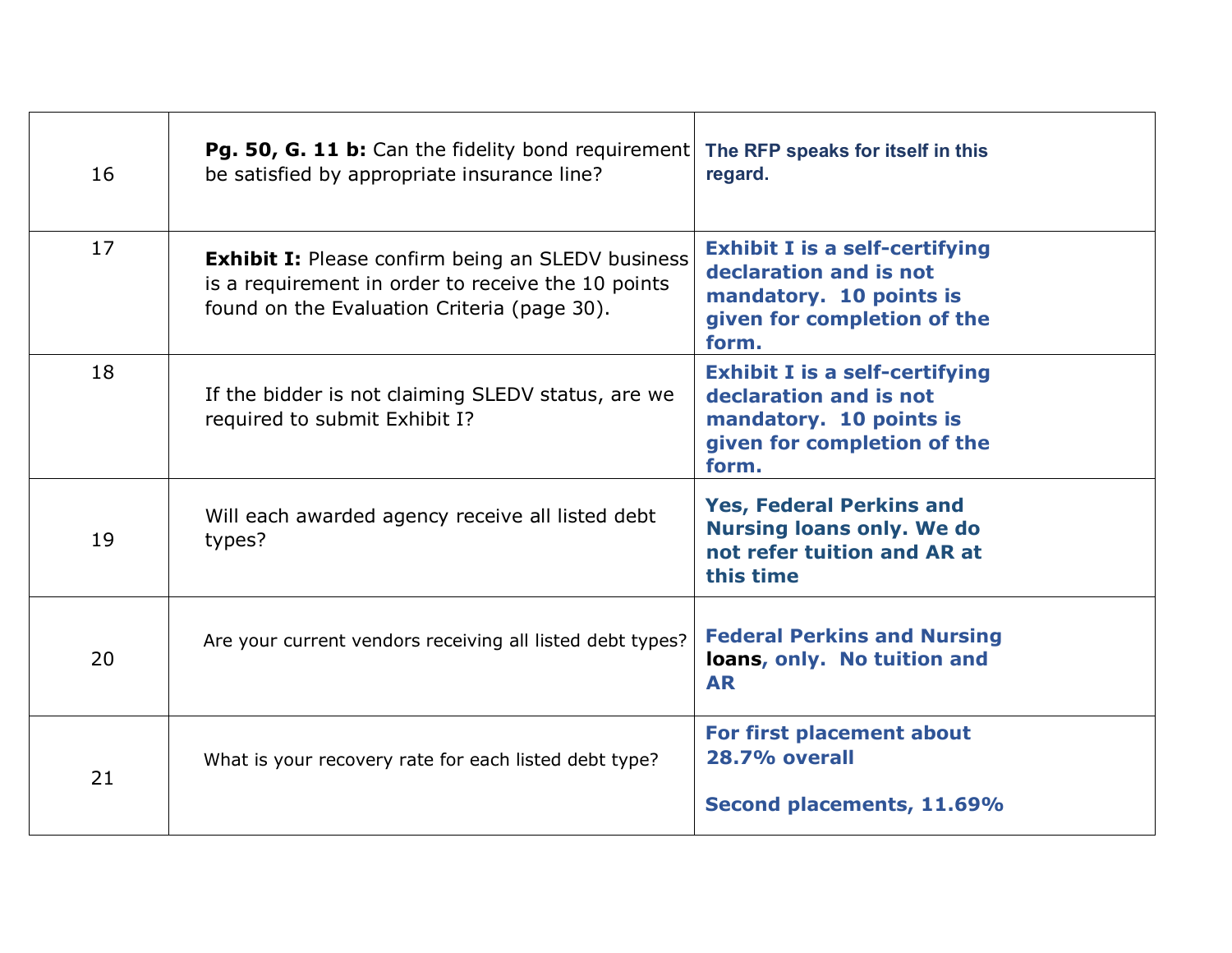| 22 | If a current contracted agency were not to be re-<br>awarded, would all of their active accounts be re-<br>assigned to the newly awarded agency? | Yes, contracts will be<br>assigned after a twelve<br>month period has been<br>satisfied with the current<br>collection agency.                                       |
|----|--------------------------------------------------------------------------------------------------------------------------------------------------|----------------------------------------------------------------------------------------------------------------------------------------------------------------------|
| 23 | What do you hope to improve with these new<br>contracts                                                                                          | We are satisfied with the<br>work provided by our current<br>agencies. We will be<br>satisfied if they can provide<br>the same quality of service,<br>if not better. |
| 24 | How many Perkins Loans still exist in the District's<br>portfolio?                                                                               | 1,721                                                                                                                                                                |
| 25 | How many Perkins Loans in the District's<br>possession are currently in default for more than<br>two years?                                      | 1,400                                                                                                                                                                |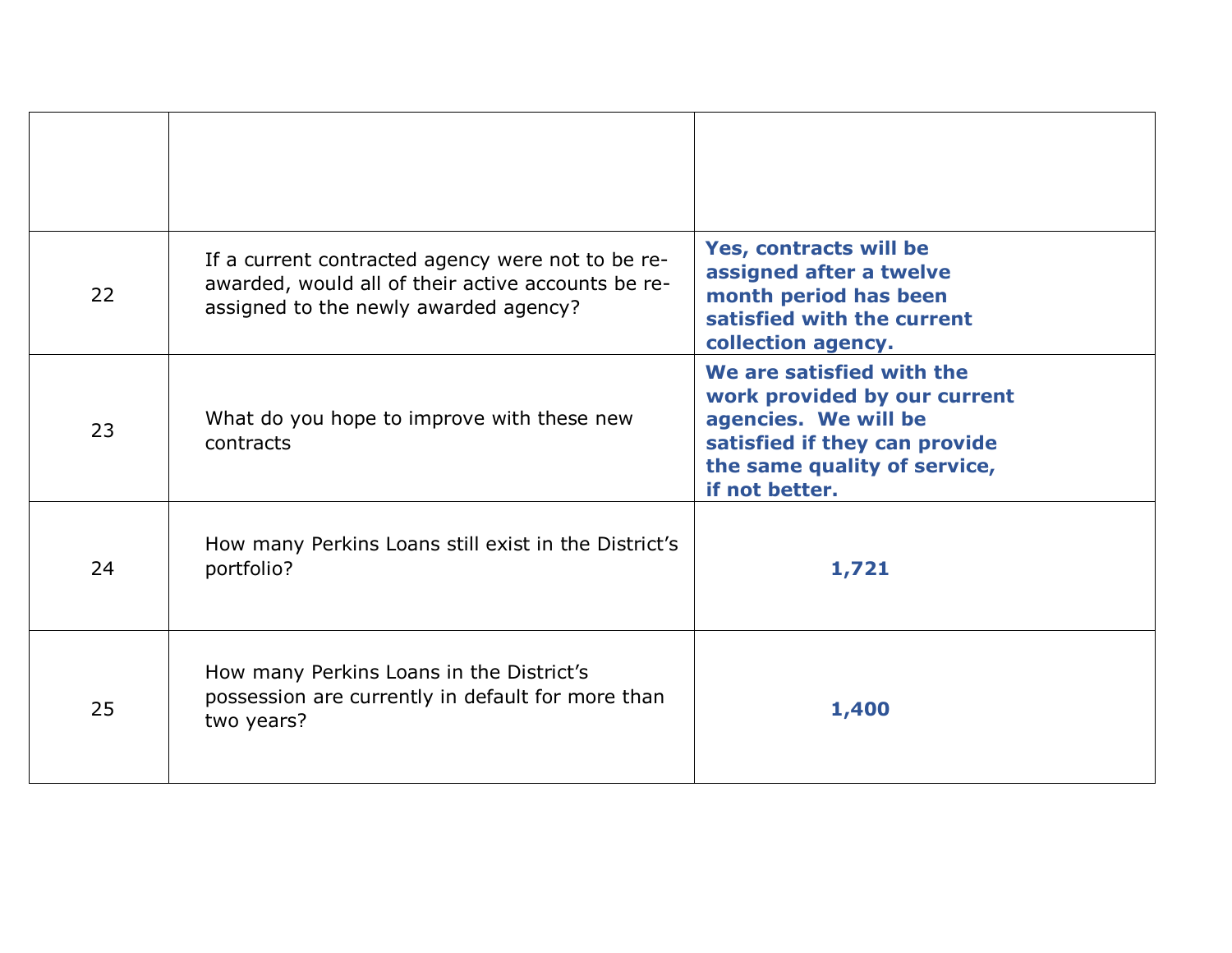| 26 | On page 50, it is stated that the agency will earn<br>commission on balances placed with the agency<br>and not non delinquent portions.<br>a. Are Perkins loans fully accelerated?<br>b. Does the District only refer the past due<br>amount and not the entire loan for collection? | a. Yes<br><b>b.</b> No, the District<br>refers the entire loan.                                                                    |
|----|--------------------------------------------------------------------------------------------------------------------------------------------------------------------------------------------------------------------------------------------------------------------------------------|------------------------------------------------------------------------------------------------------------------------------------|
| 27 | What is your case management/accounting software<br>system of record?                                                                                                                                                                                                                | <b>SalNet and/or SAP</b>                                                                                                           |
| 28 | Can the District please provide the anticipated<br>volume for the various types of accounts to be<br>referred?                                                                                                                                                                       | The volume will depend on<br>on the three collection<br>agencies' performance.<br><b>Accounts will be assigned</b><br>accordingly. |
| 29 | Can the District please provide the historical<br>placement volumes for AR and tuition receivables?                                                                                                                                                                                  | No. We do not collect on AR<br>and tuition receivables                                                                             |
| 30 | What is present commission or fee percentage?                                                                                                                                                                                                                                        | 22% to 30%                                                                                                                         |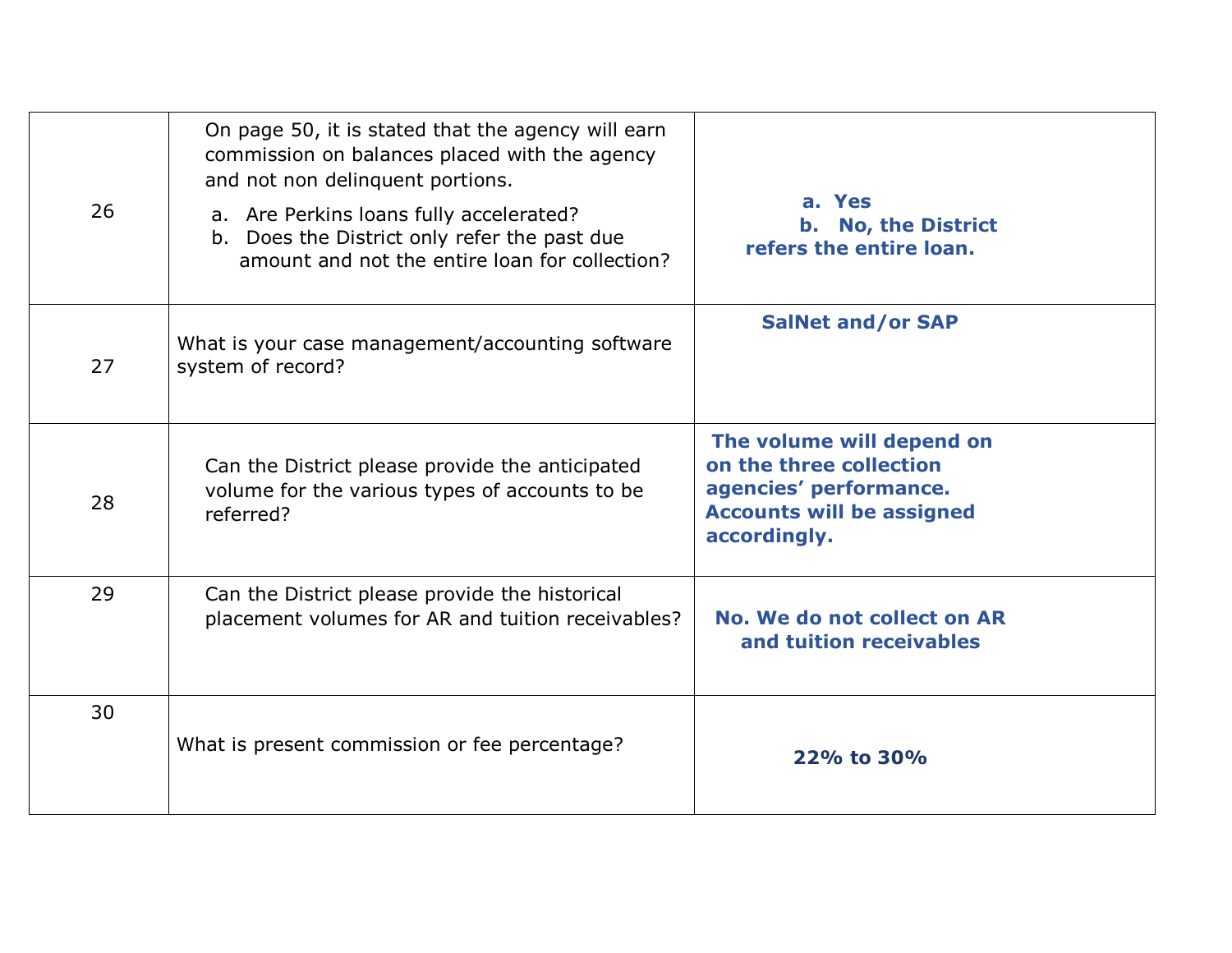| 31 | What are historic placement volumes by type of<br>debt?                                                                                                                                                                                                                                                                                                                                                                                                                                                                      | The majority are Federal<br><b>Perkins loans. There are a</b><br>small number of Nursing<br>loans.                                                                                                                                           |
|----|------------------------------------------------------------------------------------------------------------------------------------------------------------------------------------------------------------------------------------------------------------------------------------------------------------------------------------------------------------------------------------------------------------------------------------------------------------------------------------------------------------------------------|----------------------------------------------------------------------------------------------------------------------------------------------------------------------------------------------------------------------------------------------|
| 32 | What are historic recovery rates by type of debt?                                                                                                                                                                                                                                                                                                                                                                                                                                                                            | <b>First Placement between</b><br>$26.21\% - 63\%$<br><b>Second Placement and older</b><br>between 11.69% - 51%                                                                                                                              |
| 33 | Will the DISTRICT consider setting a single, set fee<br>structure for all contracted agencies? There is<br>potential risk associated with the inequity of passing<br>on the cost of agencies' collection fees onto debtors at<br>different rates. As an example, requiring one<br>debtor to pay the higher collection fee of Agency "A"<br>can be perceived as discriminatory, when another<br>debtor pays less simply because their account was<br>assigned to Agency "B," which happens to have a<br>lower collection fee. | Agencies have the flexibility to adjust<br>rates based on their business needs and<br>services provided. However, agencies<br>must remain within the 22% to 30% rate<br>range imposed by the government for<br><b>Federal Perkins loans.</b> |
| 34 | What internal collection activity is performed prior<br>to placement?                                                                                                                                                                                                                                                                                                                                                                                                                                                        | <b>Billing and phone calls are</b><br>placed by the Federal<br><b>Perkins loan servicer and</b><br>delinquent accounts are<br>submitted to the Chancellors<br><b>Office Tax Offset Program</b>                                               |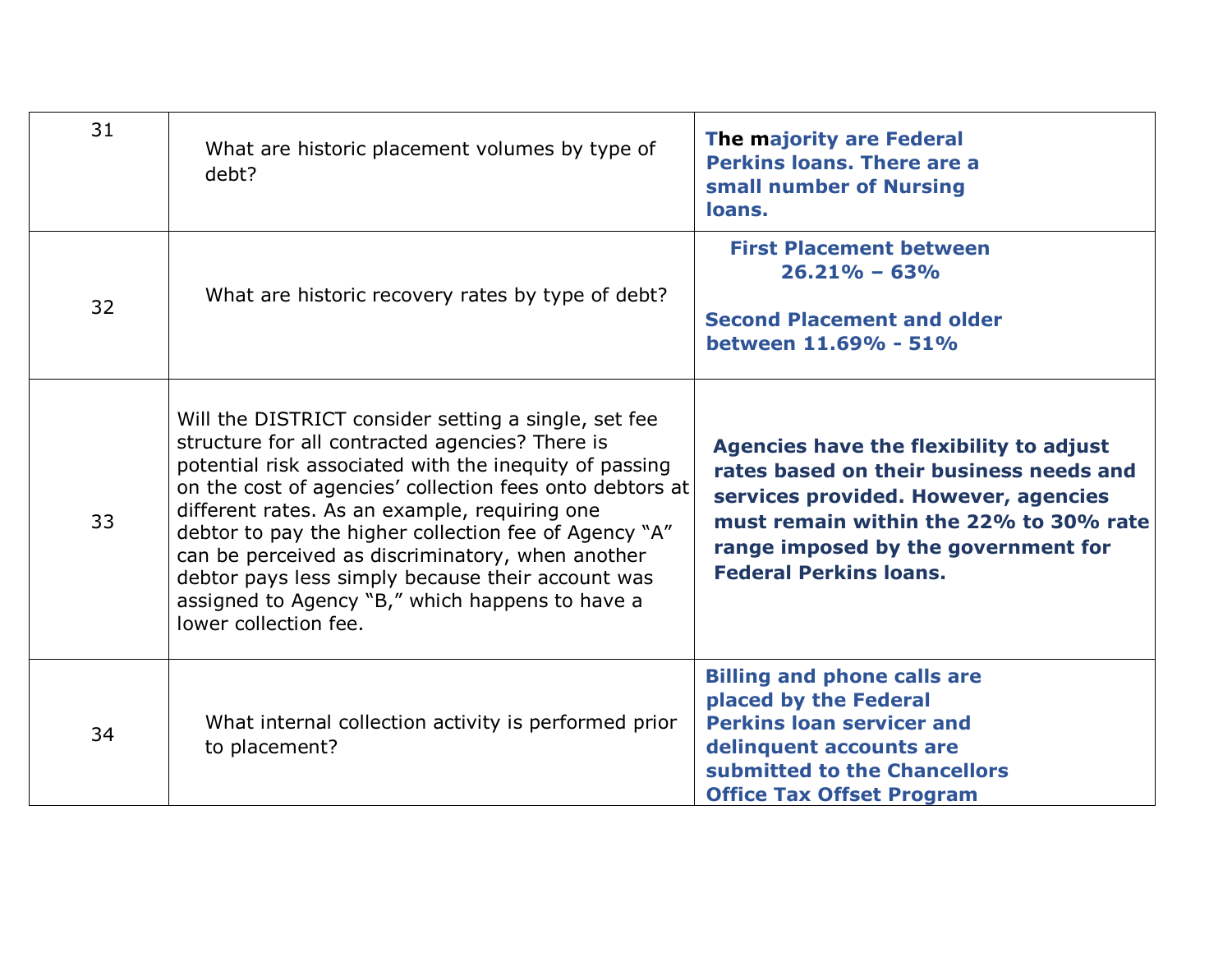|    |                                                                                                                                                                                                                                                                                                                                                                                                                               | (COTOP) for delinquent<br>horrowers.                                             |
|----|-------------------------------------------------------------------------------------------------------------------------------------------------------------------------------------------------------------------------------------------------------------------------------------------------------------------------------------------------------------------------------------------------------------------------------|----------------------------------------------------------------------------------|
| 35 | What is the total dollar value of accounts available for<br>placement now by category, including any backlog?                                                                                                                                                                                                                                                                                                                 | \$4,080,942.00 Federal<br><b>Perkins Loans</b><br><b>72,825.32 Nursing</b><br>\$ |
| 36 | What is the average balance of accounts by category?                                                                                                                                                                                                                                                                                                                                                                          | \$2,743.46 Federal Perkins<br><b>Loans</b><br>\$3,034.39 Nursing                 |
|    | Please advise if LACCD will be assessing collection<br>costs as the State of California prohibits the<br>assessment of costs to non-federal debt.                                                                                                                                                                                                                                                                             |                                                                                  |
| 37 | a. Under the Collection Cost section (G.11) it<br>states - For non-federal accounts, (e.g.<br>tuition debts, institutional loans or<br>receivables) only accounts which have an<br>express signed, written agreement (i.e.,<br>Promissory Note) between the College and<br>the debtor containing language<br>authorizing addition of such charges shall<br>be considered eligible for addition of<br>collection cost charges. | We are not collecting on<br>tuition and AR at this time                          |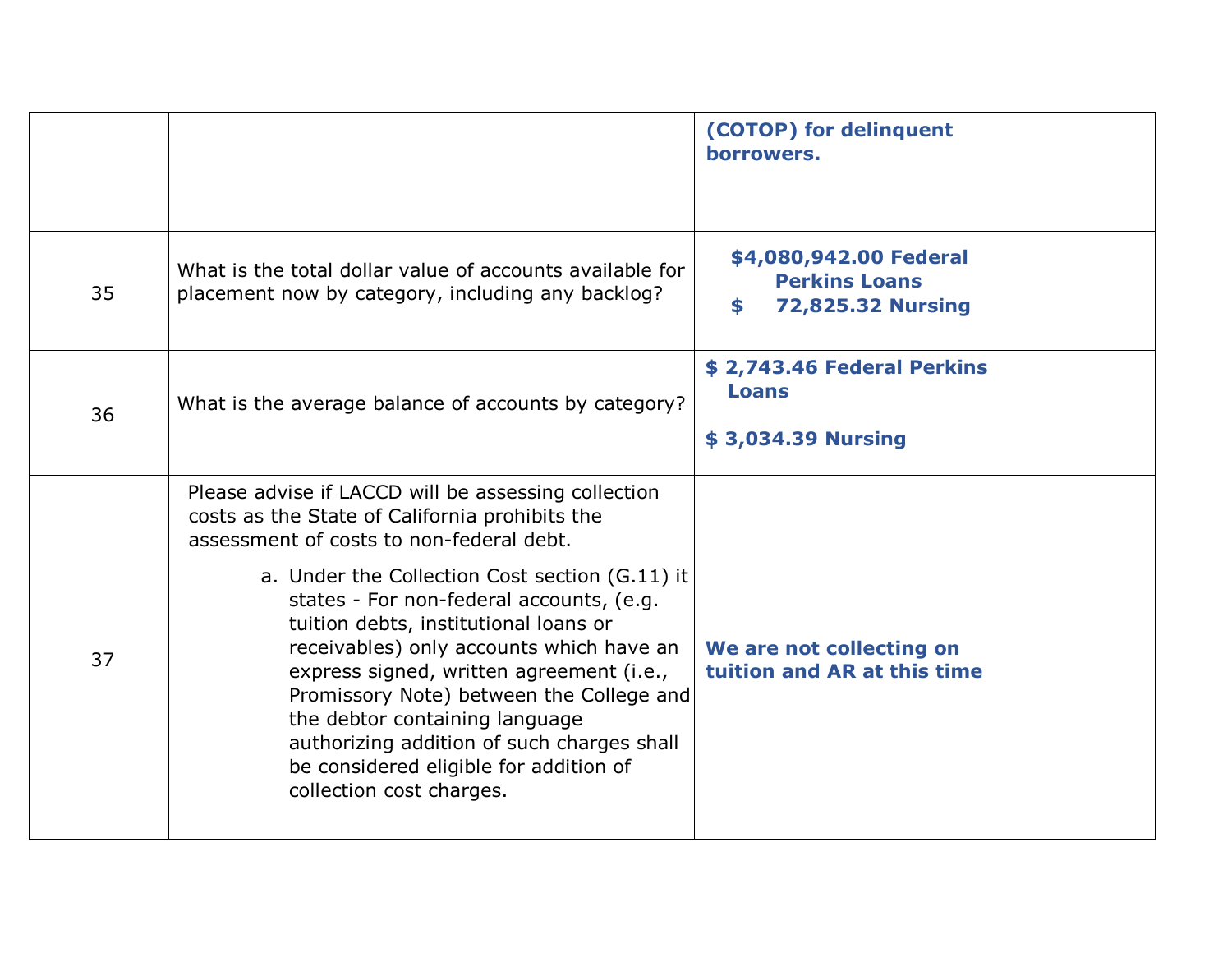| 38 | May current incumbents utilize LACCD as a<br>reference?                                                                                                                                                                                                                                                                                                      | Yes.                                                                                                 |
|----|--------------------------------------------------------------------------------------------------------------------------------------------------------------------------------------------------------------------------------------------------------------------------------------------------------------------------------------------------------------|------------------------------------------------------------------------------------------------------|
| 39 | Please clarify 6.2 evaluation procedures. In section<br>2.1, page 6, it is stated that LACCD will chose<br>three firms to work with. In 6.2 evaluation<br>procedures, it is stated that the top three firms will<br>be shortlist and only one will be chosen. Please<br>clarify if three firms will be awarded and worked<br>with.                           | The District is seeking to award<br>a professional services contract<br>to three (3) qualified firms |
| 40 | With regard to Exhibit G, Section 1, we are licensed<br>Nationwide and have Community College Districts as<br>clients in other states outside of California; we also<br>have multiple clients in California including the<br>System contract for the University of California State<br>system. Would that experience suffice and satisfy<br>the requirement? | Yes.                                                                                                 |